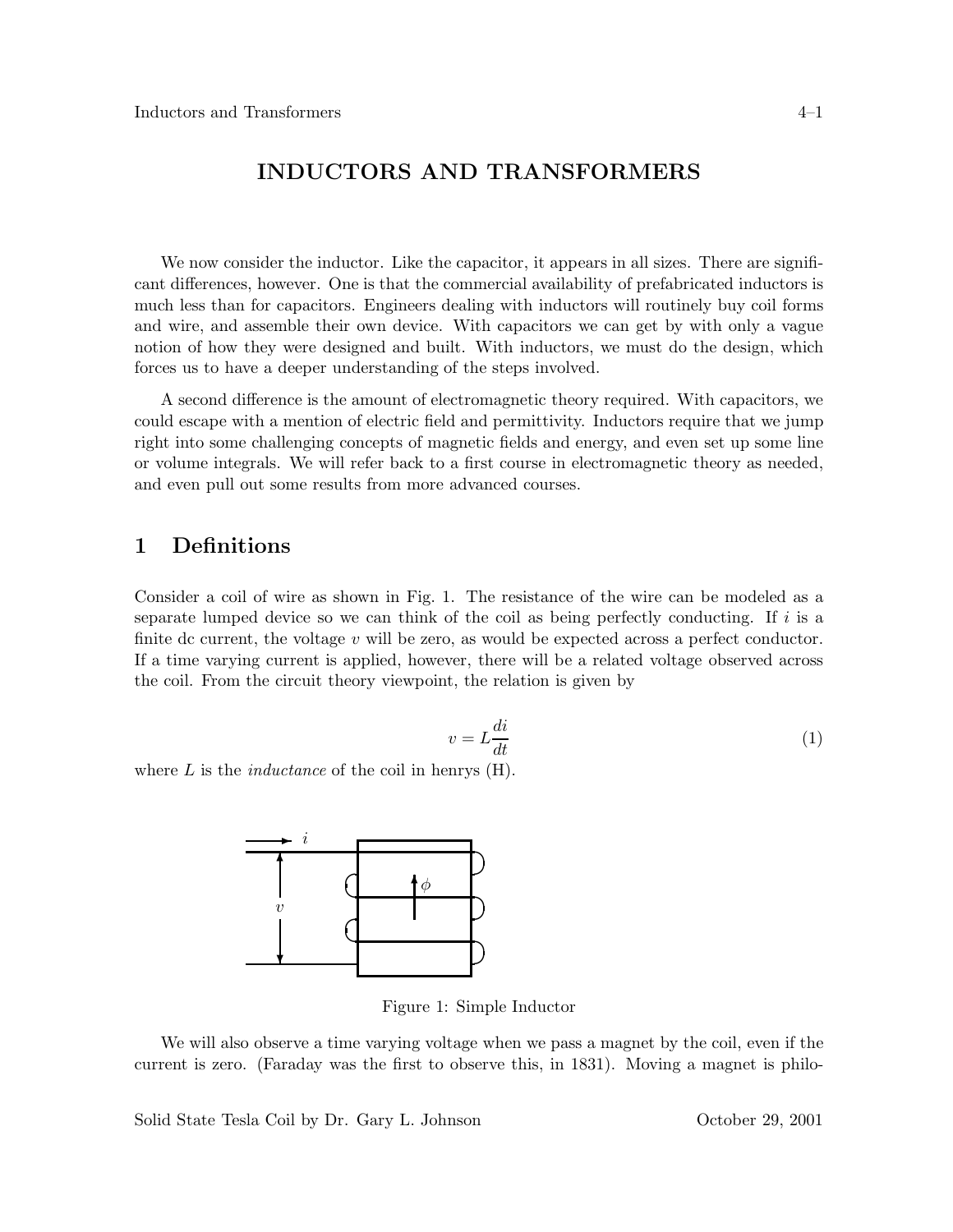sophically quite different from applying a current, but it turns out that we can mathematically describe both situations with the electromagnetic equivalent of Eqn. 1.

$$
v = N \frac{d\phi}{dt} \tag{2}
$$

where N is the number of turns on the coil and  $\phi$  is the magnetic flux passing through the coil. The direction of a flux  $\phi$  that is produced by a current i is determined by the right hand rule. That is, if you curl the fingers of your right hand in the direction of the current flow, the thumb will point in the direction of the flux.

Setting Eq. 1 and Eq. 2 equal to each other and integrating to remove the differential operator yields

$$
Li = N\phi \tag{3}
$$

This equation has circuit quantities on the left and field quantities on the right, allowing us to move back and forth between the two ways of thinking. Solving for the inductance L gives

$$
L = \frac{N\phi}{i} = \frac{\lambda}{i} \tag{4}
$$

where we have introduced the *flux linkage*  $\lambda$ . This term better describes the case where  $\phi$  is not constant between adjacent turns. The flux linkage can be considered as the equivalent flux which gives all the correct results when passing through a single turn coil.

The flux  $\phi$  and the flux linkage  $\lambda$  are proportional to the current i. The relationship is linear if there are no ferromagnetic materials in the vicinity, which then gives us a constant value for L independent of the actual value of i. Thus for the air-cored coil,  $L$  is just a function of the geometry of the coil, much like our expression for capacitance that was calculated from area and separation of plates in the previous chapter. Unfortunately, inductance formulas tend to be much more complicated than the formula for a parallel plate capacitor.

The electric power input to the inductor is

$$
p = vi = Ni \frac{d\phi}{dt}
$$
\n<sup>(5)</sup>

There are no losses in our perfectly conducting coil, so whatever power flows in at one time must flow out at another time. In the sinusoidal case, power flows in for half a cycle and back out the next half cycle. The power flow results in stored magnetic field energy in the coil. The differential energy input during the differential time dt is

$$
dW = p \, dt = N i \, d\phi \tag{6}
$$

where  $W$  is the stored energy in the field.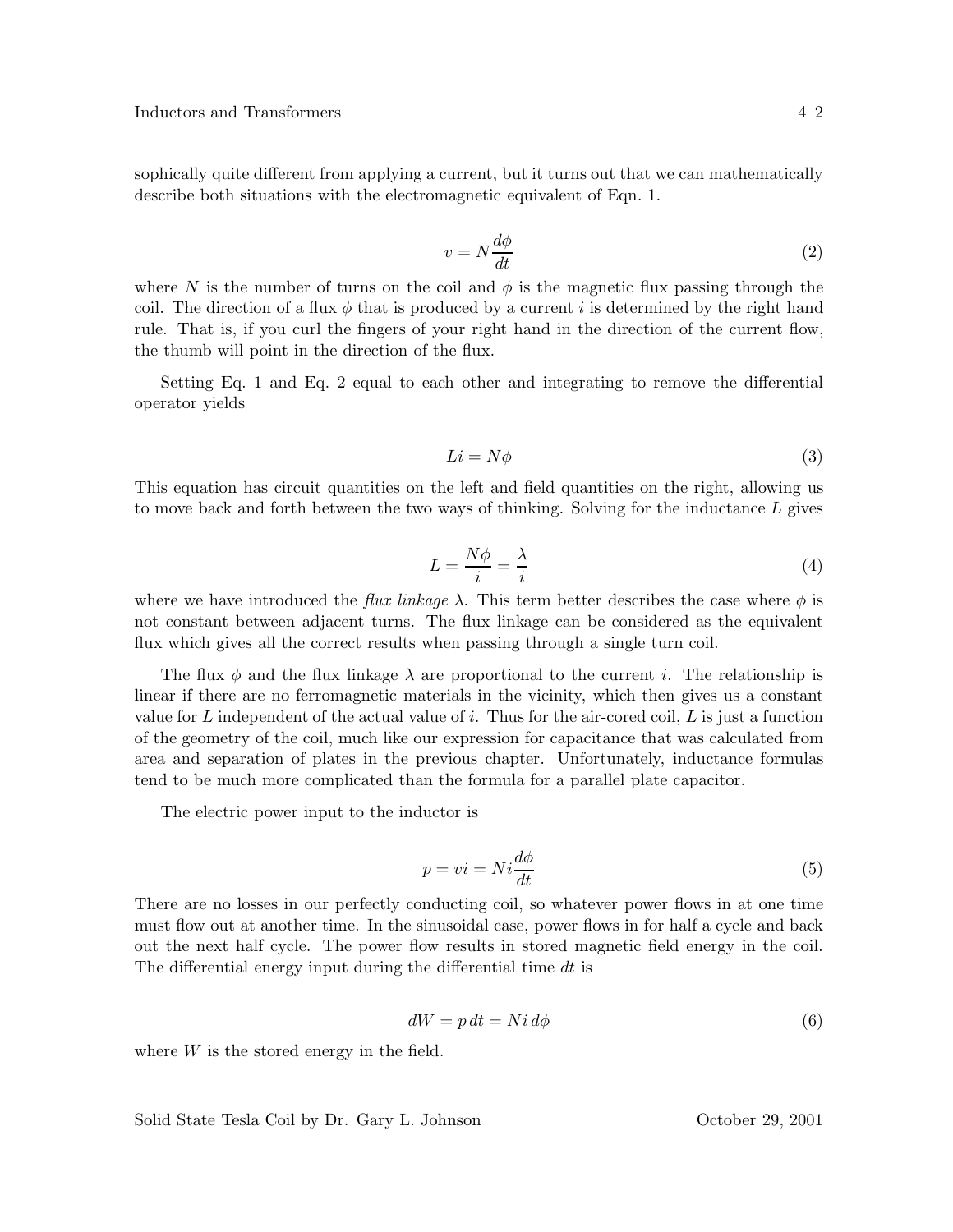We want to relate this stored energy to the field quantities  $B$  and  $H$ , where

$$
B = \mu_r \mu_o H \qquad \qquad T \tag{7}
$$

B is the magnetic flux density in tesla (T) or webers/ $m^2 (Wb/m^2)$ , H is the magnetic intensity in A/m,  $\mu_r$  is the relative permeability (= 1 for vacuum), and  $\mu_o$  is the permeability of free space in henrys per meter.

$$
\mu_o \equiv 4\pi \times 10^{-7} \qquad \qquad H/m \tag{8}
$$

The relative permeability is very close to unity for all materials except for the ferromagnetic materials iron, cobalt, nickel, and a number of special alloys. For these materials,  $\mu_r$  may range from 10 to  $10^5$ . The relative permeability is also a function of magnetic intensity in ferromagnetic materials, making what would be a linear problem into a nonlinear one.

The magnetic flux density B may also be expressed in gauss, where  $10^4$  gauss = 1 tesla. The earth's magnetic flux density varies from 0.2 to 0.6 gauss, depending on location. The 60 Hz magnetic flux density in a home or office is usually less than a few milligauss except near a source (electric heater, computer monitor, electric razor, blow dryer, etc.) where it may be a few tens of milligauss or even more. A modern well-designed 60 Hz power transformer will probably have a magnetic flux density between 1 and 2 T inside the core. It requires considerable effort and special designs to get much above 2 T. The necessary current density causes heating in the conductors, unless, of course, the conductors are cooled into the superconductor region. Fluxes as high as 8 to 16 T have been used in accelerators and energy storage systems.

Other conversion factors which might be needed are:

- 1 Oersted =  $250/\pi = 79.6$  ampere-turns/meter
- 1 Tesla =  $10,000$  gauss

The flux  $\phi$  passing through an area A is the integral of the magnetic flux density B over that area.

$$
\phi = \int B \, dA \tag{9}
$$

which becomes simply  $\phi = BA$  if B is constant over the area.

We also need Ampere's circuital law

$$
Ni = \oint \mathbf{H} \cdot \mathbf{d}\ell
$$
 (10)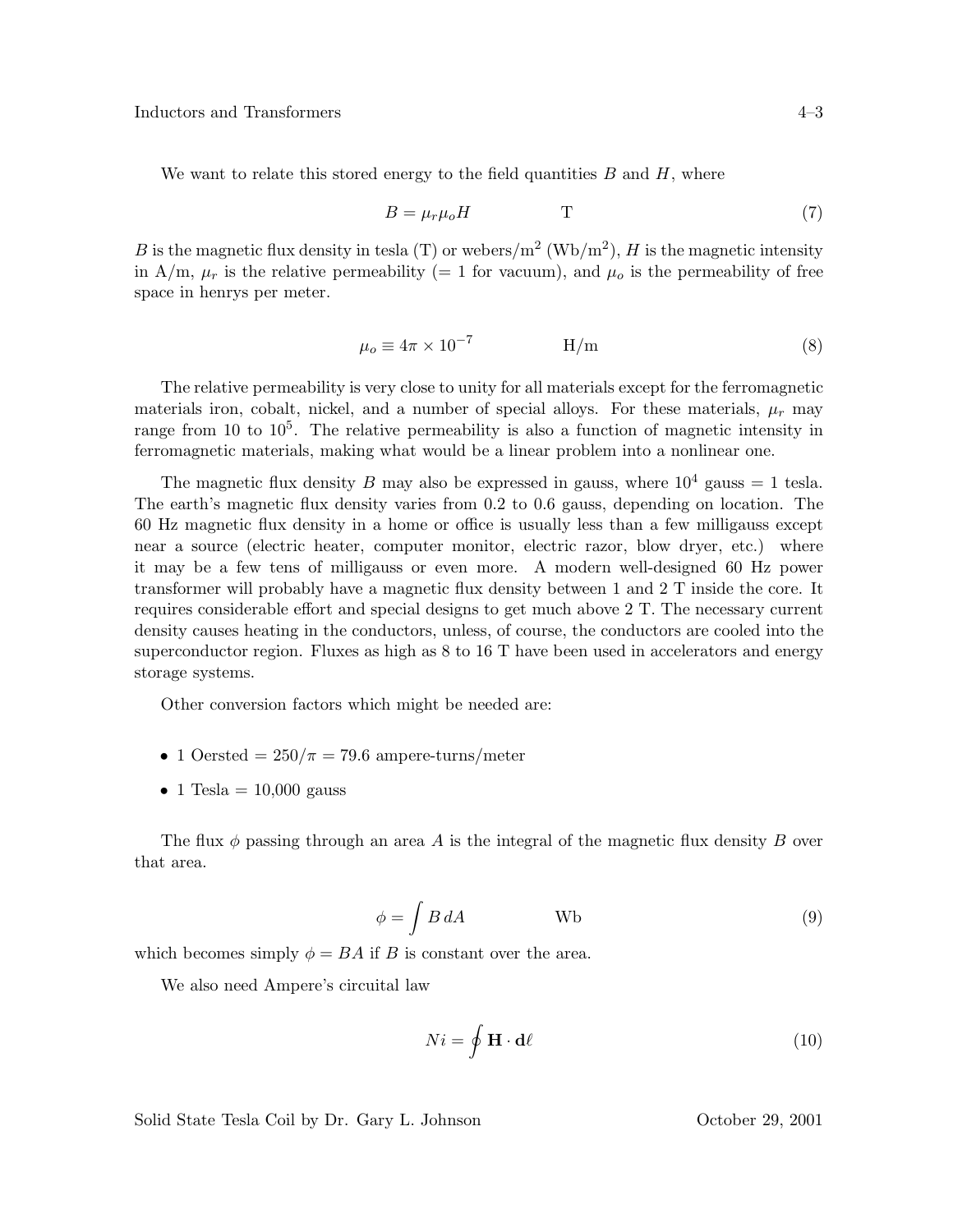This states that the current enclosed by any arbitrary path is given by the integral of the dot product of the vector **H** and a differential length  $d\ell$  along that path. If we extend our coil around into a toroid shape,  $H$  (the magnitude of  $\mathbf{H}$ ) will be essentially constant inside the toroid and Ampere's circuital law becomes

$$
Ni = H\ell \tag{11}
$$

where  $\ell$  is the length of a circle in the toroid. The energy stored in the magnetic field is now

$$
dW = Ni d\phi = \frac{H\ell}{i} iA dB = \text{(Vol)} H dB \tag{12}
$$

where Vol =  $A\ell$  is the volume where the magnetic energy is stored. The total energy can be found by integration.

$$
W = (Vol) \int_0^B H \, dB
$$
 Joules (13)

If the permeability is constant (the magnetic circuit is linear) the integral can be quickly evaluated.

$$
W = \frac{(\text{Vol})}{\mu_r \mu_o} \frac{B^2}{2} = (\text{Vol}) \mu_r \mu_o \frac{H^2}{2} \qquad J \tag{14}
$$

This equation has much important information in it. Suppose that we have a magnetic circuit that is entirely ferromagnetic.  $H$  is determined by the current and is independent of the permeability.  $B = \mu H$  is large and the total energy stored is large. Suppose now that we cut a small air gap across the magnetic circuit. The flux  $\phi$  drops substantially because of the increased reluctance of the magnetic circuit. B will have about the same (smaller) value in both the iron and the air gap, so  $H = B/\mu$  will be much larger in the air gap because of the lower permeability. The total integral of  $\mathbf{H} \cdot \mathbf{d}\ell$  stays the same but a large fraction of the integral comes from the air gap portion. So the total energy stored decreases as the air gap length increases, and the fraction of the total energy stored in the air gap increases dramatically.

Although not as instructive, the total energy can also be expressed in circuit quantities as

$$
W = \frac{1}{2}Li^2 \qquad J \tag{15}
$$

We can also use the result from Ampere's circuital law to determine the flux  $\phi$ . In the simple case of uniform flux density  $B$  and no air gap, this becomes

$$
\phi = BA = \mu_r \mu_o H A = \frac{\mu_r \mu_o N iA}{\ell} \tag{16}
$$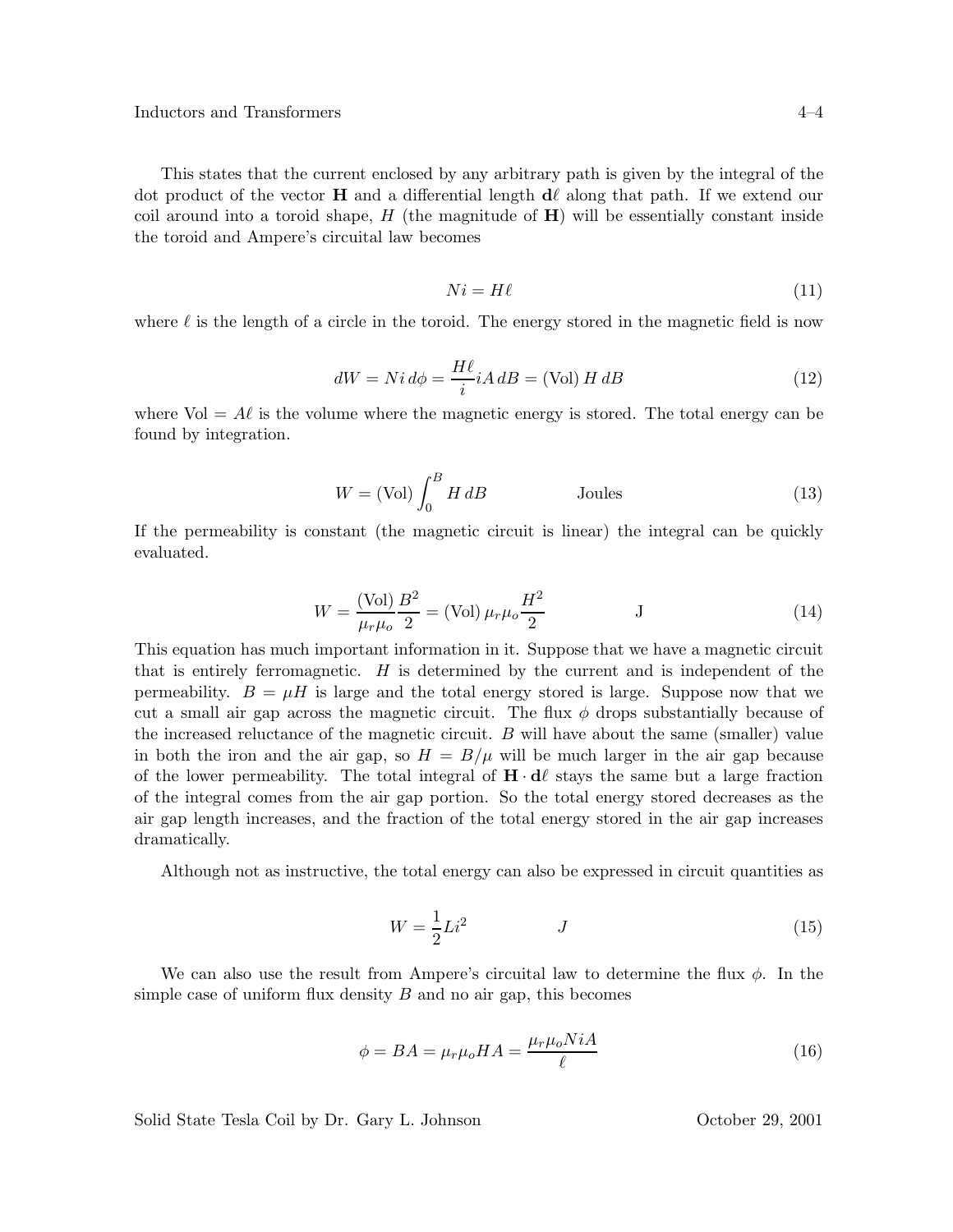## **2 Ferromagnetic Losses**

Two things happen when a time varying magnetic field exists inside a ferromagnetic material. Magnetic domains rotate in the material to align with the magnetic field and the Faraday voltage induced inside the material produces what are called eddy currents. The rotation of domains each cycle produces a frictional type loss called the hysteresis loss  $P_h$ . Experimentally, we find that

$$
P_h = K_h f B_{max}^z \tag{17}
$$

where  $K_h$  is an empirical property of the material, f is the frequency,  $B_{max}$  is the maximum flux density, and  $z$  is an empirically determined value, usually between 1.6 and 2.0 for power frequency transformer steels.

The hysteresis loop of the material is obtained by plotting the magnetic flux density B against the magnetic intensity  $H$  as shown in Fig. 2. The area inside the hysteresis loop is the energy dissipated each cycle. Some ferromagnetic materials have very thin hysteresis loops, resulting in low losses, while others have relatively fat loops and correspondingly high losses.



Figure 2: Hysteresis Curve

As the driving magnetic field increases, the resulting flux density increases at a slower rate as more domains become aligned with the magnetic field. This phenomenon is called *saturation*. If linearity is desired, then the transformer should be operated at low flux levels where the hysteresis loop is nearly linear. For power transfer, however, it is most cost effective to operate the device into its saturated region. The exact amount is a matter of engineering judgment.

We might define at least two definitions for permeability, from which we can get some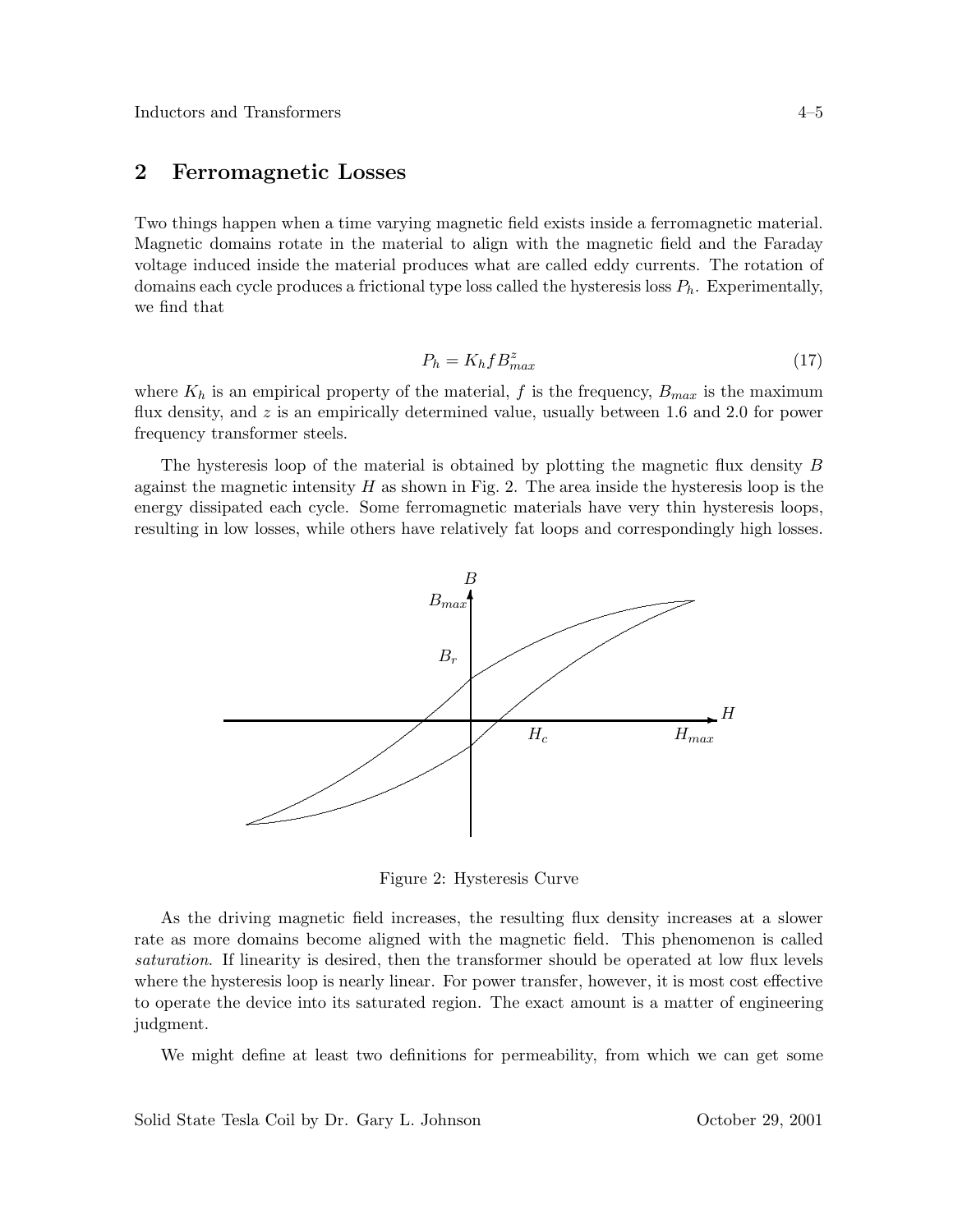guidelines for saturation. These are the dc and ac permeabilities

$$
\mu_{dc} = \frac{B}{H} \tag{18}
$$

$$
\mu_{ac} = \frac{\Delta B}{\Delta H} \tag{19}
$$

The two permeabilities are identical for very low drive levels that are symmetric about zero. If a dc bias exists, the ac permeability will always be smaller than  $\mu_{dc}$ . The ac permeability is the main parameter of interest to filter choke designers. At least some engineers consider a material to be saturated when the dc permeability has dropped to half its initial value, or when the ac permeability has dropped to one-eighth of its initial value [12, page 26,28].

A magnetic circuit with eddy currents is shown in Fig. 3. The current is inversely proportional to the resistance seen by the induced Faraday voltage. In a large piece of steel the resistance can be very low, even though the resistivity of steel is not very low compared with a good conductor like copper. For this reason, magnetic circuits at power frequencies are usually made of thin sheets of steel, called laminations, which are on the order of 0.5 mm thick.

The equation for eddy current loss has the form

$$
P_e = K_e f^2 B_{max}^2 \tag{20}
$$

The experimentally determined constant  $K_e$  depends on the resistivity and the dimensions of the material. A detailed analysis shows that  $K_e$  is proportional to the square of the lamination thickness, so it is important to keep the laminations as thin as possible. Eddy current losses can be kept acceptably low at 60 Hz with little difficulty, but become excessive at a few kHz, even with very thin laminations. Therefore, inductors or transformers built for operation above 1 kHz are rarely made of laminated material. Instead, they are made of even smaller pieces of ferromagnetic material, typically powdered iron or ferrites. Powdered iron suffers from low permeability and low resistivity compared with ferrites, so we shall concentrate on the latter.

### **3 Ferrites**

Ferrites were developed during and after World War II. The chemical formula for ferrites is  $Z \, \mathrm{Fe}_2 \, \mathrm{O}_4$ , where Z stands for any of the divalent ions: zinc, copper, nickel, iron, cobalt, manganese, or magnesium, or a mixture of these ions. The bulk resistivities are in the range of 10<sup>2</sup> to 10<sup>9</sup> ohm-cm, compared with 10*−*<sup>5</sup> ohm-cm for powdered iron. This very high resistivity reduces the eddy current losses so that ferrites can be used for frequencies up to 20 MHz or even more.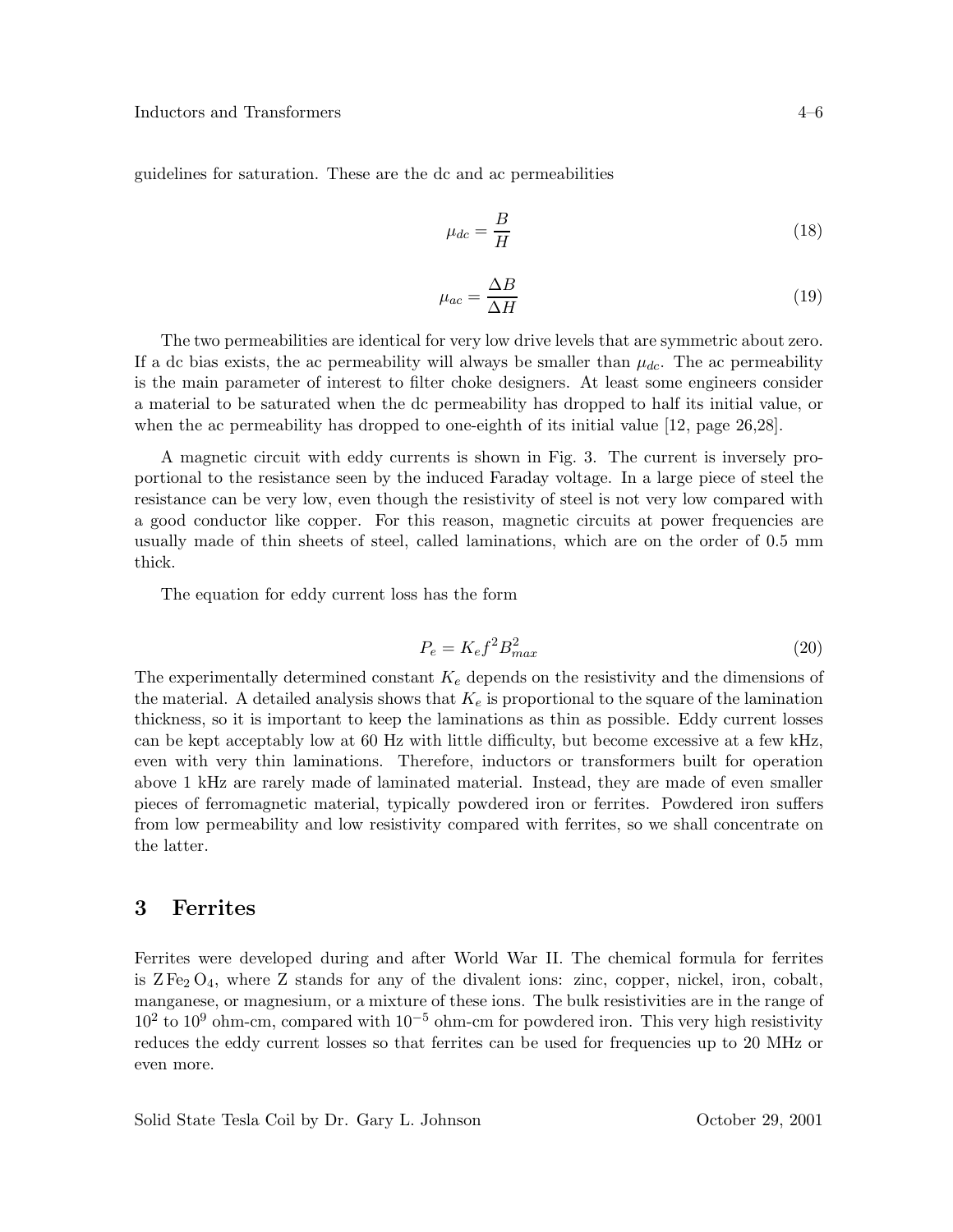

Figure 3: Eddy Currents in Magnetic Circuit

Ferrites are basically a form of ceramic, made by mixing fine powders of appropriate oxides, compressing the mixture, and firing it in carefully controlled atmospheres at temperatures of about  $1100^{\circ}$ C to  $1200^{\circ}$ C. The most common ferrites are mixtures of two ferrite powders, either manganese-zinc or nickel-zinc. Magnetic properties can be varied over a significant range by changing the ratio of the two divalent ions and by changing the processing conditions. Each material is given a unique code number. Ferroxcube, for example, assigns a "3" as the first digit of its MnZn materials (3C85, 3B7, 3D3, etc.) and a "4" as the first digit of NiZn materials (4C4, 4A, 4A6, etc.)

### **3.1 Ferrite Temperature Limits**

The Curie temperature (the temperature at which the ferrite becomes nonmagnetic) can be relatively low. The Ferroxcube 3E5 ferrite may have a Curie temperature as low as  $120^{\circ}$ C. Other Ferroxcube materials have Curie temperatures up to  $300^{\circ}$ C. If there is any possibility of the ferrite device operating at a temperature above  $120^{\circ}$ C due to internal losses, a ferrite material with an adequate Curie temperature must be selected.

The copper wire used in winding inductors or transformers remains mechanically stable at temperatures far above the ferrite Curie temperature, so the wire itself is not of concern. However, the insulation on the wire may fail at relatively low temperatures. Polyvinyl chloride (PVC) insulated wire typically has a maximum temperature rating between  $80^{\circ}$ C and  $105^{\circ}$ C, for example. Magnet wire has a somewhat higher rated temperature, such as the Belden polythermaleze coating rated at  $180^{\circ}$ C. Belden also makes Teflon coated wires rated at  $200^{\circ}$ C and  $260^o$ C.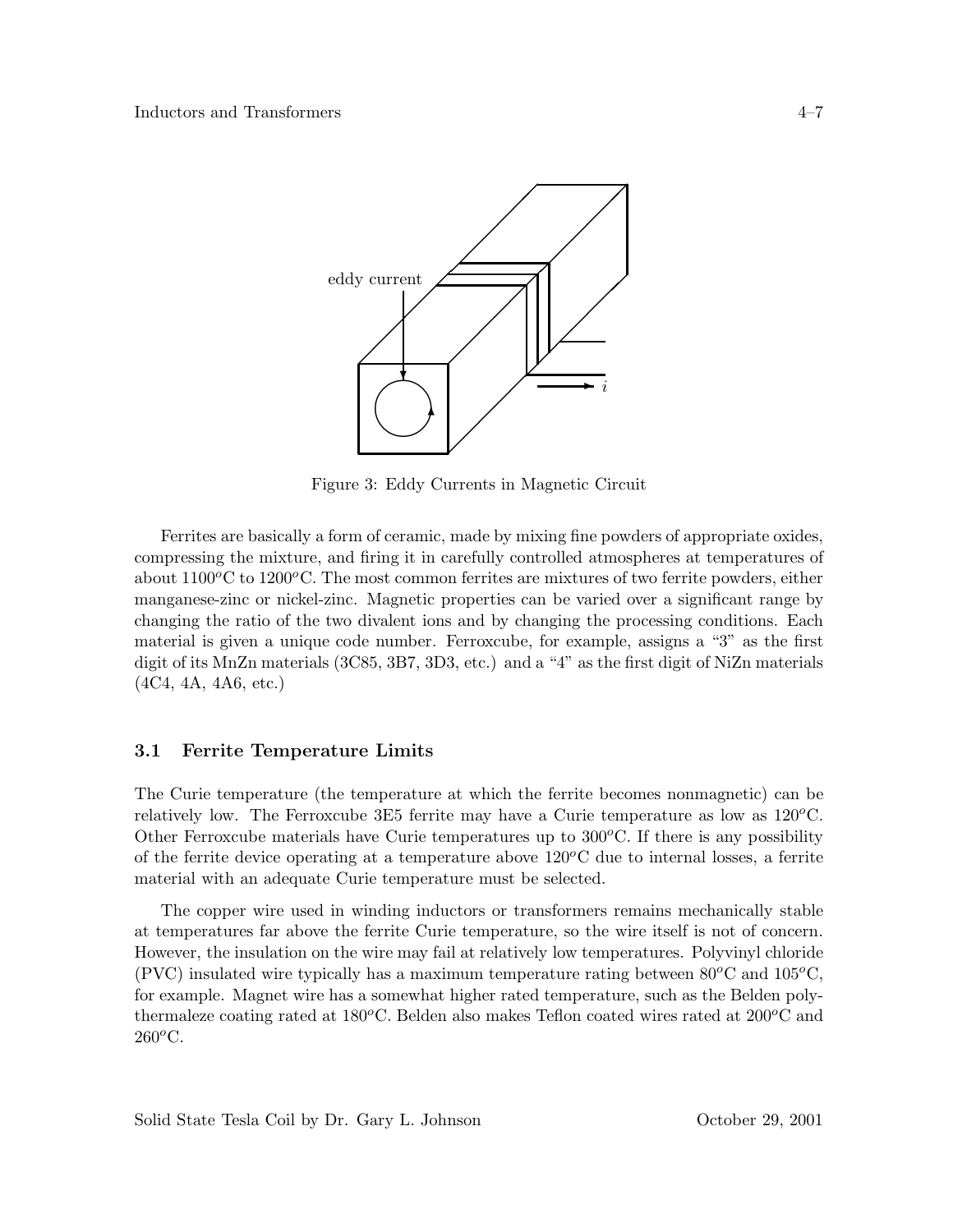Heat is dissipated from the surface of the inductor or transformer by a combination of radiation and convection. Heat radiated depends on the device surroundings, while convection depends on air flow over the device, so it is very difficult to accurately predict temperature rise in most installations. In any case, both radiation and convection will be directly proportional to the total exposed surface area of the core and windings. We can therefore describe the independent variable as total watts dissipated in core and copper per unit area of the device. The dependent variable, temperature rise, is directly proportional to the dissipation in W/cm<sup>2</sup>. One manufacturer (Magnetics) has calculated a temperature rise of  $10^{\circ}$ C for a surface dissipation of 0.01 W/cm<sup>2</sup> and a rise of 100<sup>o</sup>C for a surface dissipation of 0.1 W/cm<sup>2</sup>, given some reasonable assumptions. Each increment of  $0.01 \text{ W/cm}^2$  results in a temperature rise of  $10^{\circ}$ C.

#### *Example*.

An inductor has a total heat dissipation of 0.06 W/cm<sup>2</sup> and is in an ambient temperature of 50*<sup>o</sup>*C. What is a reasonable estimate of inductor temperature?

Based on the Magnetics guideline, 0.06 W/cm<sup>2</sup> should yield a 60*<sup>o</sup>*C temperature rise above the ambient, so the inductor temperature will be  $60 + 50 = 110^{\circ}$ C. PVC insulated wire should not be used in this situation.

### **4 Mutual Inductance**

Consider two inductively coupled coils as shown in Fig. 4. The current  $i_1$  produces a flux  $\phi_{11}$ that links with i<sub>1</sub>. Part of  $\phi_{11}$  is lost as *leakage flux*  $\phi_{1\ell}$  and part of it, flux  $\phi_{21}$  links both currents  $i_1$  and  $i_2$ . Current  $i_2$  likewise produces a flux  $\phi_{22}$  with part of it, flux  $\phi_{12}$ , that links both currents. The relationship among these fluxes is

$$
\phi_{11} = \phi_{21} + \phi_{1\ell} \tag{21}
$$

$$
\phi_{22} = \phi_{12} + \phi_{2\ell} \tag{22}
$$

The self-inductance of circuit 1 is

$$
L_{11} = \frac{N_1 \phi_{11}}{i_1} \tag{23}
$$

and similarly for  $L_{22}$ . The mutual inductance of circuit 1 with respect to circuit 2 is based on the flux in circuit 1 that is produced by the current in circuit 2.

$$
L_{12} = \frac{N_1 \phi_{12}}{i_2} \tag{24}
$$

and similarly for  $L_{21}$ .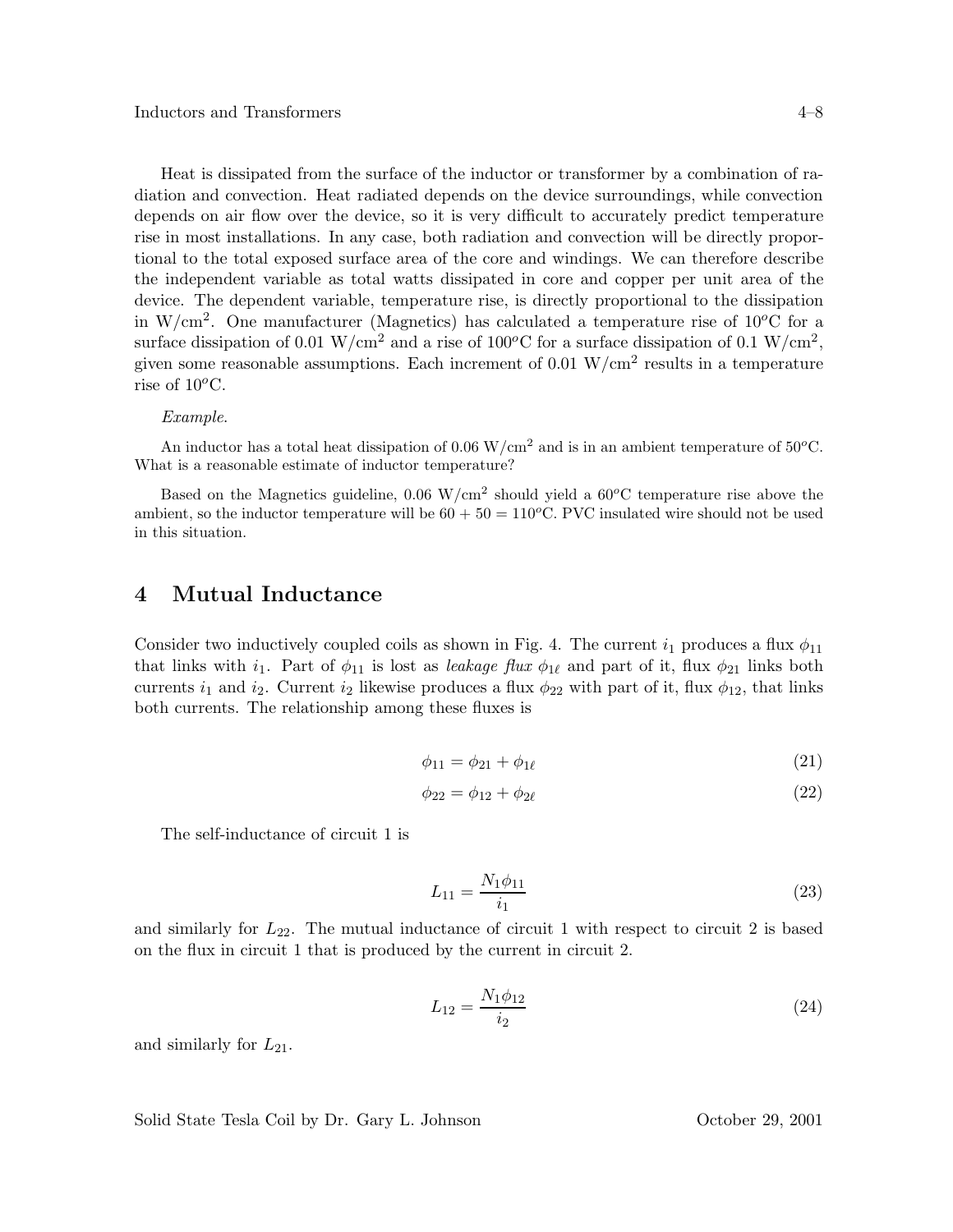

Figure 4: Mutual Inductance

It can be shown that  $L_{12} = L_{21}$  in a homogeneous medium of constant permeability. To emphasize this fact we define a new symbol  $M$  for the mutual inductance.

$$
M = L_{12} = L_{21} \tag{25}
$$

The maximum value for M is  $\sqrt{L_{11}L_{22}}$ . We define the *coefficient of coupling* k as

$$
k = \frac{M}{\sqrt{L_{11}L_{22}}} \tag{26}
$$

The coefficient of coupling can reach values as high as 0.998 in iron-core transformers. It is difficult to make  $k$  much above  $0.5$  in air-core transformers.

The voltage  $v_2$  produced by the primary current  $i_1$  is given by

$$
v_2 = M \frac{di_1}{dt} \tag{27}
$$

If the two inductors of Fig. 4 are connected in series, the total inductance is

$$
L = L_{11} + L_{22} \pm 2M \tag{28}
$$

where the plus or minus is determined by whether the mutual flux tends to reinforce or cancel the fluxes of the individual coils. This is a convenient method to measure the mutual inductance. Just measure the series inductance twice, once with one coil reversed, subtract one result from the other, and solve the resulting expression for M.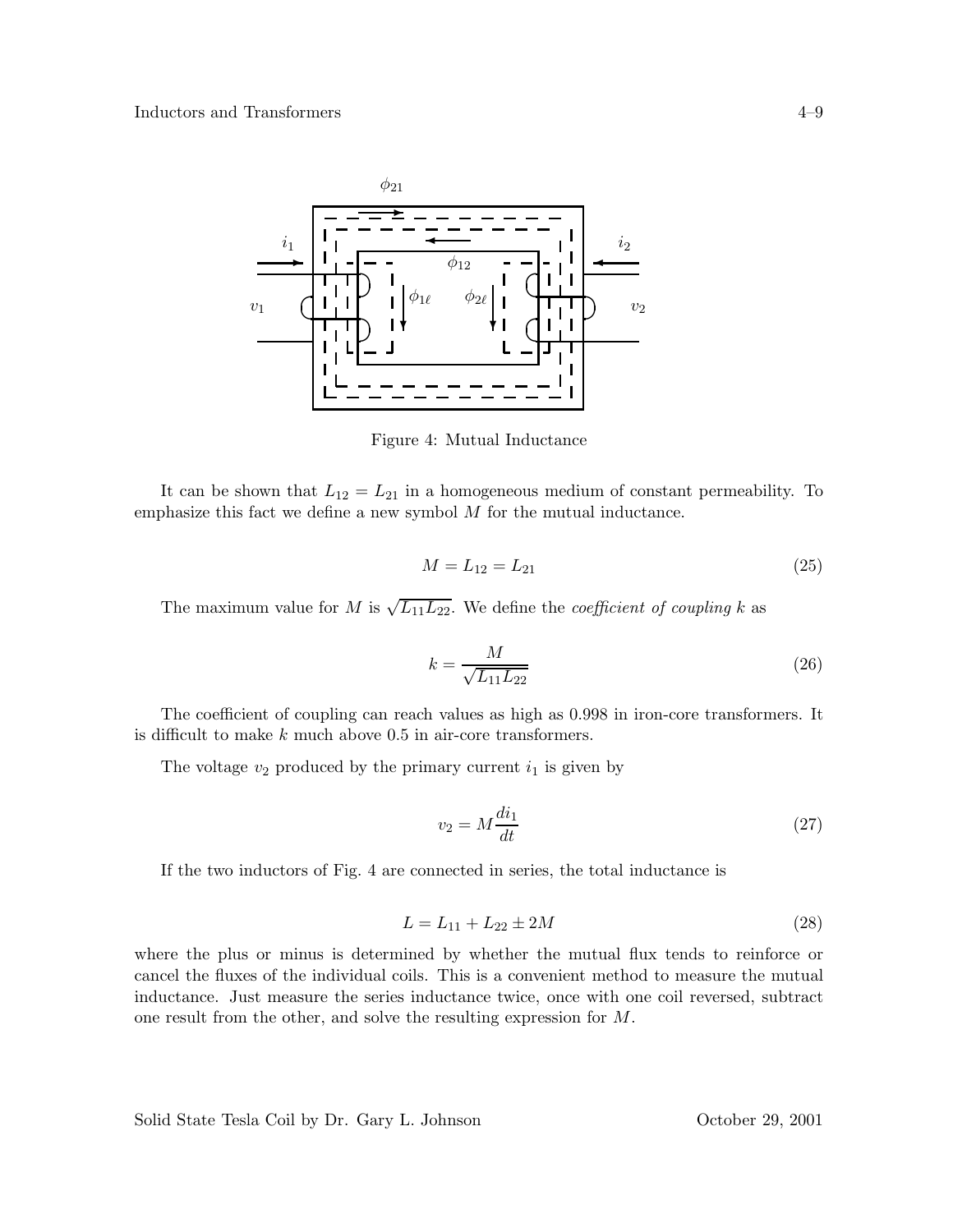# **5 Inductance Formulas**

Let us now examine the inductance formulas for some simple geometries. First we will look at the inductance of a nonmagnetic coaxial transmission line. The radius of the inner conductor is  $a$ , and the inside radius of the outer conductor is  $b$ . From Ampere's circuital law, it is easy to show that, for  $a < r < b$ ,

$$
H = \frac{I}{2\pi r} \tag{29}
$$

and therefore

$$
B = \mu_o H = \frac{\mu_o I}{2\pi r} \tag{30}
$$

We cannot use  $\phi = BA$  since B varies from inner to outer conductor. Instead, we integrate to find the flux crossing any radial plane extending from  $r = a$  to  $r = b$  and from, say,  $z = 0$ to  $z = \ell$ .

$$
\phi = \int B \, dS = \int_0^\ell \int_a^b \frac{\mu_o I}{2\pi r} \, dr \, dz = \frac{\mu_o I \ell}{2\pi} \ln \frac{b}{a} \quad \text{Wb}
$$
\n(31)

The flux links the current once, so  $N = 1$ . From Eqn. 4 the inductance for this length  $\ell$  is

$$
L = \frac{\phi}{I} = \frac{\mu_o \ell}{2\pi} \ln \frac{b}{a}
$$
 H (32)

Suppose now that we try to use this expression to find the inductance of a segment of isolated straight conductor. As the radius of the outer conductor  $b \rightarrow \infty$ , the corresponding inductance also becomes infinite. What this result tells us is that we never actually have a isolated straight conductor carrying a current without some return path. We must always consider the return path for current if we expect to get inductance values that have any relationship to reality.

In the situation of a toroidal coil of N turns and a current I, as shown in Fig. 5, the magnetic flux density is

$$
B = \frac{\mu_r \mu_o N I}{2\pi r} \tag{33}
$$

For a toroid cross section that is rectangular, as shown in Fig. 6, the integration is straightforward.

$$
\phi = \int_{r=a}^{b} \int_{z=0}^{T} \frac{\mu_r \mu_o NI}{2\pi r} dr \, dz = \frac{\mu_r \mu_o NIT}{2\pi} \ln \frac{b}{a} \tag{34}
$$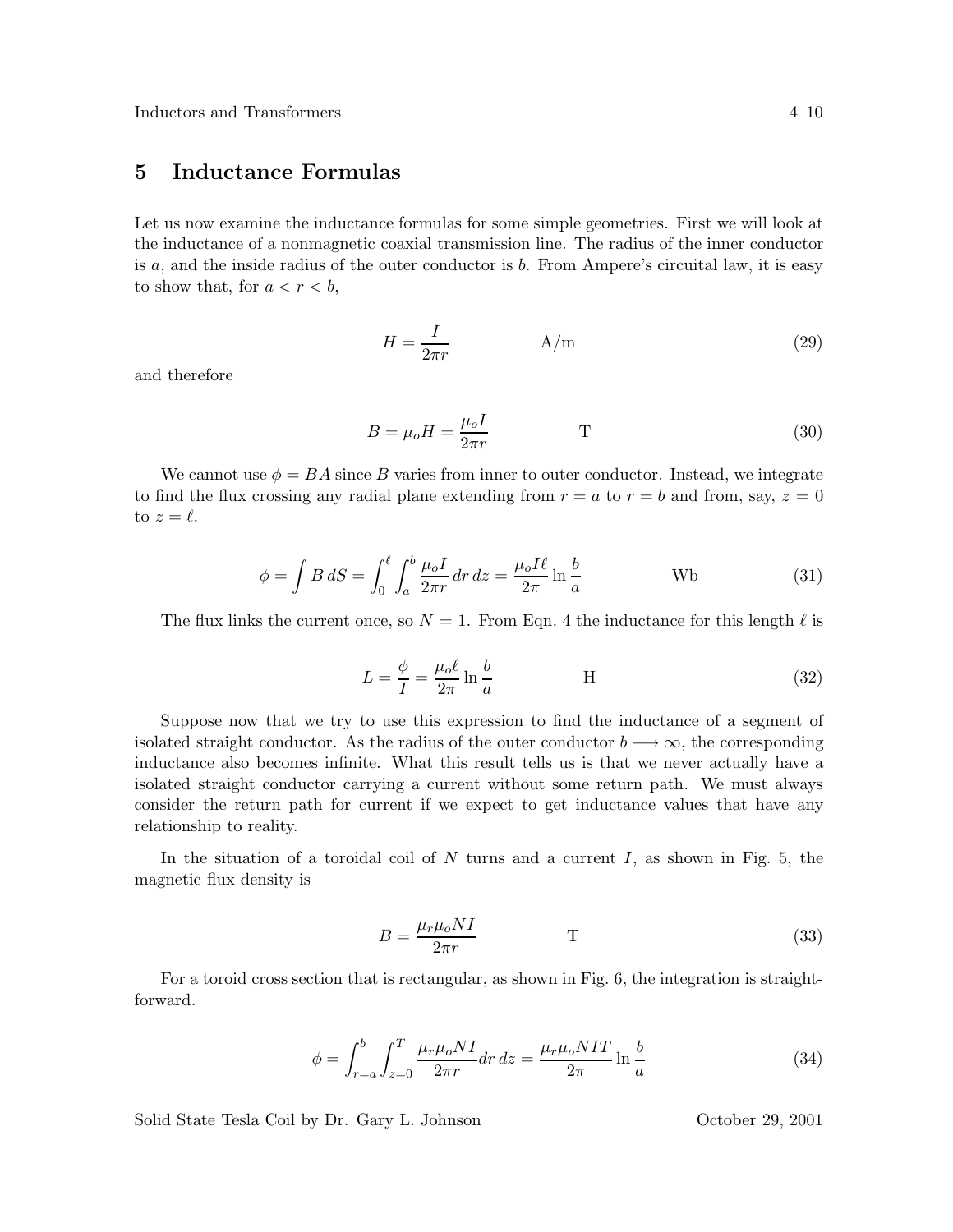We then multiply the flux by  $N$  to get the total flux linkages, and divide by  $I$  to get the inductance. For the rectangular cross section case, this is



Figure 5: Toroidal Coil



Figure 6: Toroidal Coil Cross Section

### **5.1 Tesla Coil Inductance (Wheeler)**

Many times we just want to make a quick estimate of the inductance of some simple structure without making extensive calculations. Many approximate formulas have been developed in the days before hand calculators and computers, of which one will be given here. Watch out for the fact that the above formulas are given in the standard SI units, but the following formula is in the English system.

The low-frequency inductance of a single-layer solenoid is approximately [17, p. 55].

$$
L_w = \frac{r^2 N^2}{9r + 10\ell} \mu \text{H}
$$
\n(36)

where r is the radius of the coil and  $\ell$  is its length in inches. This formula is accurate to within one percent for  $\ell > 0.8r$ , that is, if the coil is not too short. It is known in the Tesla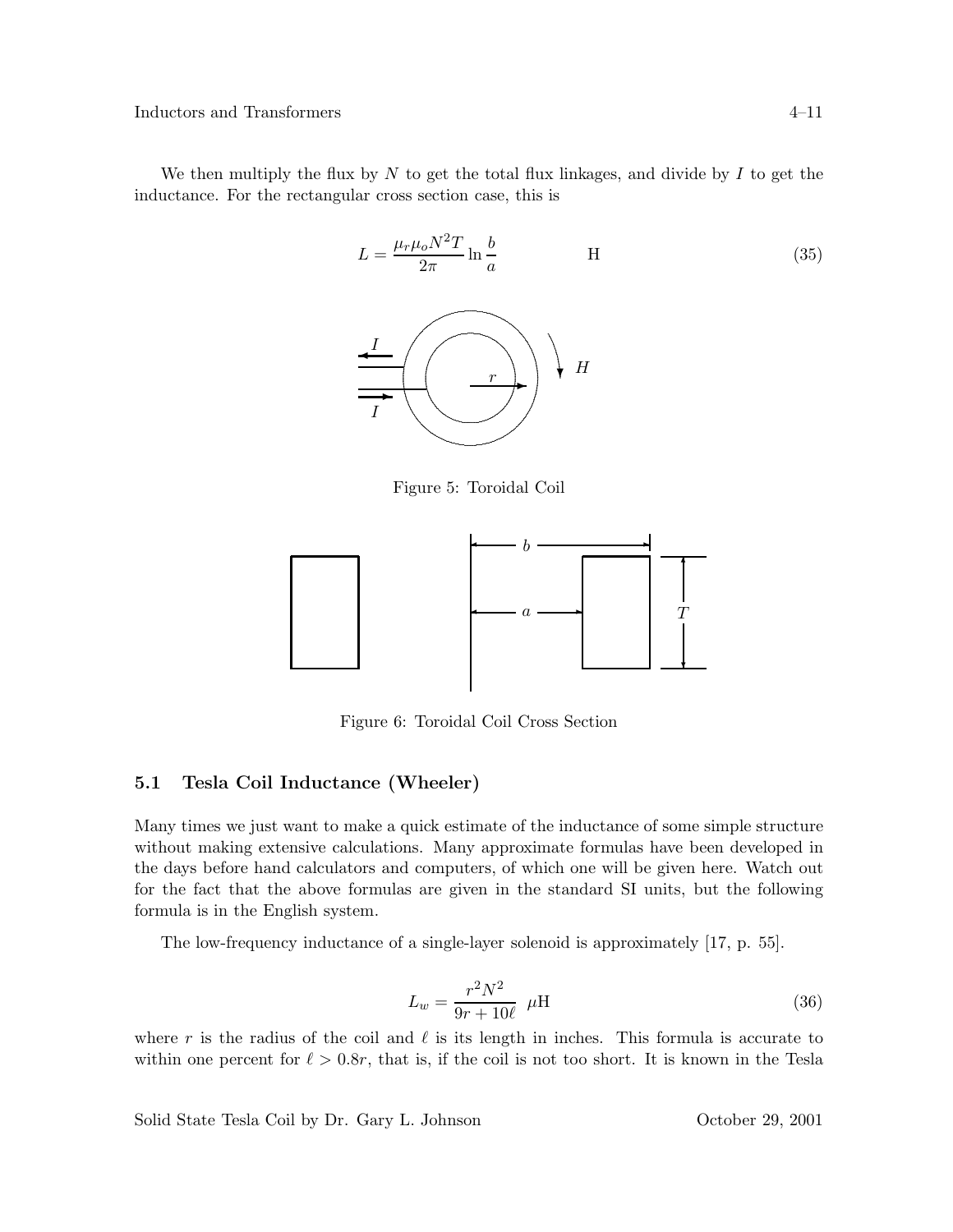coil community as the Wheeler formula. The structure of a single-layer solenoid is almost universally used for Tesla coils, so this formula is very important. In normal conditions (no other coils and no significant amounts of ferromagnetic materials nearby) it is quite adequate for calculating resonant frequency.

#### *Example*

What is the approximate inductance of an air-cored solenoid with  $r = 8$  inches,  $\ell = 30$  inches, and  $N = 175$  turns?

$$
L = \frac{(8)^{2}(175)^{2}}{9(8) + 10(30)} = \frac{1960000}{372} = 5270 \ \mu\text{H}
$$

If one needs the inductance for other geometries, Terman [17] has a number of expressions. A somewhat more recent paper by Fawzi and Burke [3] gives formulas for calculating the self and mutual inductances of circular coils in a form suitable for computer calculation.

### **6 High Frequency Transformers**

Conventional low frequency transformers consist of coils of wire wound around steel laminations. As mentioned earlier, the losses, especially the eddy current losses, become excessive at frequencies above a few kHz with this technology. Transformers built for operation at frequencies above a kHz or so are built around ferrite cores or air cores. Ferrite cores yield very compact, efficient transformers. Saturation limits operation to moderate power levels, however. If extremely large currents or powers are involved, then the air core transformer may be the logical choice. We shall discuss both types.

The symbolic construction of a transformer is shown in Fig. 7. A voltage  $v_1$  produces a current  $i_1$  which in turn produces a flux  $\phi_1$ . Part of  $\phi_1$  links the secondary winding and produces a voltage  $v_2$  by Faraday's Law. If some load is connected, a current  $i_2$  will flow. This current produces a flux which opposes the original  $\phi_1$  according to Lenz's Law. This reduces the voltage induced in the primary so that more primary current will flow for a given source voltage. A complete description of transformer action in terms of field quantities has been developed only rather recently [4, 6, 9, 10, 16].

# **7 The Ideal Transformer**

It will be convenient to describe the actual transformer in terms of an *ideal* transformer. This is a transformer with no copper losses, no hysteresis or eddy current losses, and perfect magnetic coupling between primary and secondary. For such a device, the relationships between input and output voltages and currents are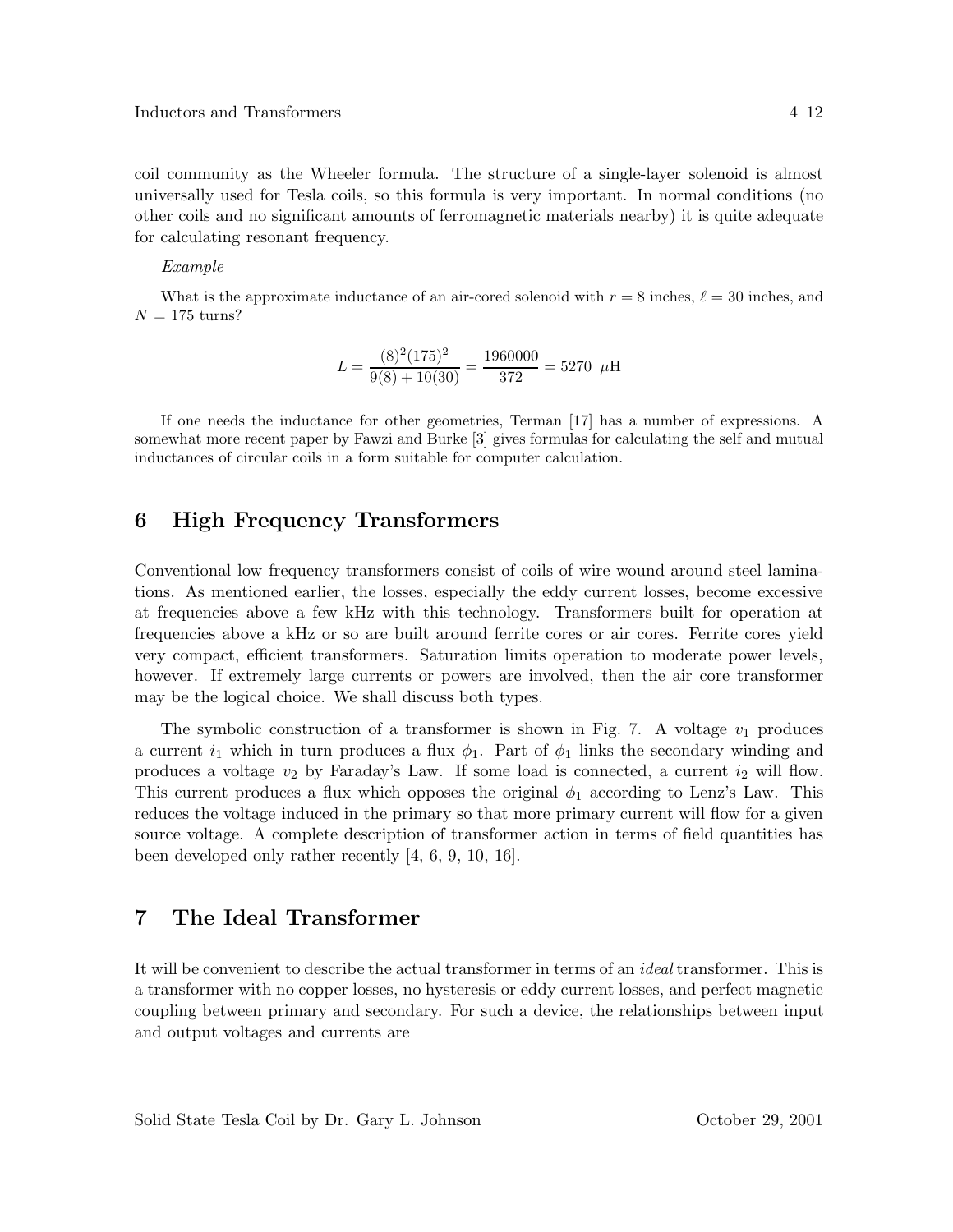

Figure 7: A Two Winding Transformer

$$
\frac{v_1}{v_2} = \frac{N_1}{N_2} \tag{37}
$$

$$
\frac{i_1}{i_2} = \frac{N_2}{N_1} \tag{38}
$$

The relationship between the input and output apparent power is

$$
v_1 i_1 = v_2 \frac{N_1}{N_2} i_2 \frac{N_2}{N_1} = v_2 i_2 \tag{39}
$$

The input impedance is

$$
Z_1 = \frac{v_1}{i_1} = \frac{v_2 N_1 / N_2}{i_2 N_2 / N_1} = Z_2 \frac{N_1^2}{N_2^2}
$$
\n
$$
\tag{40}
$$

The ideal transformer thus changes the level of voltage, current, and impedance between primary and secondary.

# **8 The Actual Transformer**

A complete circuit model of the actual transformer is shown in Fig. 8.

In Fig. 8,  $R_1$  and  $R_2$  are the resistances of the primary and secondary windings,  $L_1$  and  $L_2$  are the leakage inductances,  $R_m$  is an equivalent resistance representing the hysteresis and eddy current losses, and  $L_m$  is the magnetizing inductance. The circuit is usually simplified by eliminating the ideal transformer and replacing all the impedances, voltages, and currents

Solid State Tesla Coil by Dr. Gary L. Johnson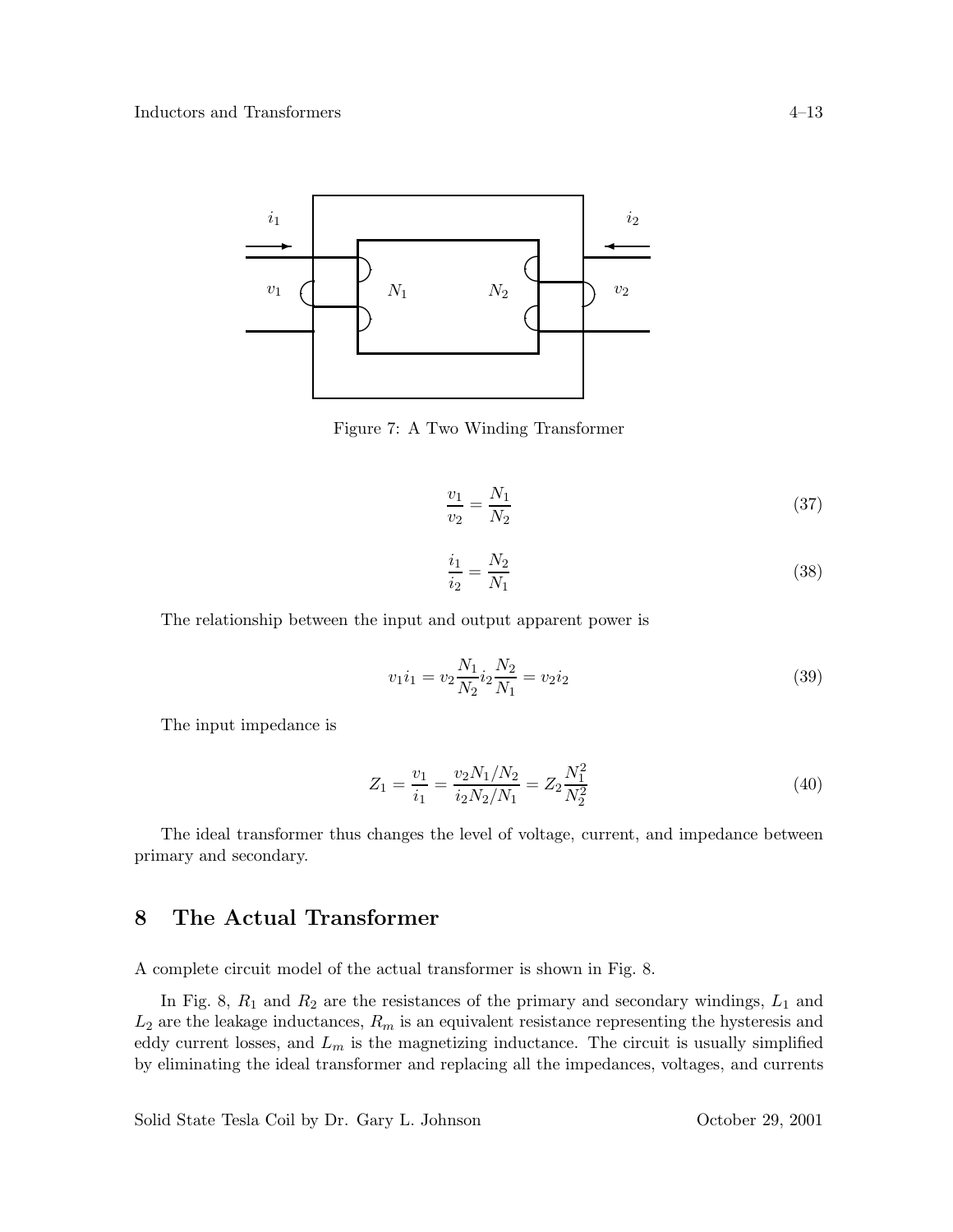

Figure 8: Transformer Model

on the secondary side with their equivalent values as seen by the primary. If we define the turns ratio a as

$$
a = \frac{N_1}{N_2} \tag{41}
$$

the simplified circuit is as shown in Fig. 9.



Figure 9: Actual Transformer Referred to Primary

We have also shifted to the phasor notation in Fig. 9, replacing inductances by their equivalent reactances  $(X_1 = \omega L_1,$  etc.), and the instantaneous voltages and currents by the phasor quantities. The notation can be shortened even more by defining an equivalent resistance and reactance

$$
R_{eq} = R_1 + a^2 R_2 \tag{42}
$$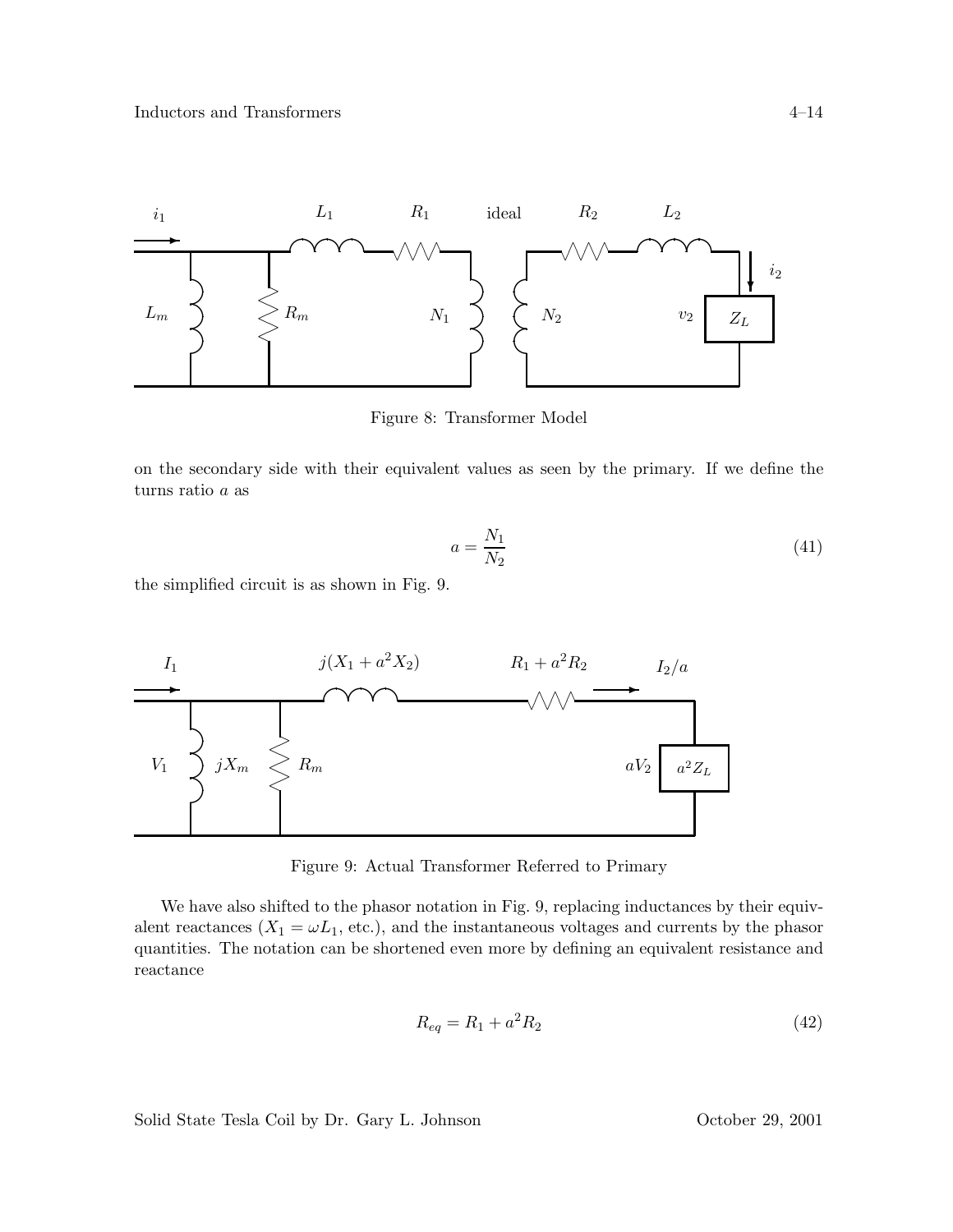$$
X_{eq} = X_1 + a^2 X_2 \tag{43}
$$

The load current is given by

$$
\frac{I_2}{a} = \frac{V_1}{R_{eq} + jX_{eq} + a^2 Z_L}
$$
(44)

The copper losses are given by

$$
P_{copper} = (I_2/a)^2 R_{eq} \tag{45}
$$

and the core losses are given by

$$
P_{core} = \frac{V_1^2}{R_m} \tag{46}
$$

Other conducting materials can be used, such as aluminum, but it is tradition to refer to these series losses as copper losses regardless of the conducting material. It is good practice to keep the copper losses and core losses within a factor of two of each other, at least on large power transformers. The two losses tend to work against each other in a design. The core losses are reduced by reducing the maximum magnetic flux density in the core, which requires either a larger core cross-sectional area or more turns on each winding. Either approach requires more wire, which increases the copper loss. There may be instances where the core losses in a ferrite core used at high frequencies are much higher than the copper losses in reasonably sized wire. In such cases, one should go ahead with proper sizes rather than try to reduce the wire size and increase the copper losses to attempt to maintain some arbitrary parity.

The air core transformer has no core losses, of course.  $R_m$  can be removed from Fig. 9 in such cases.

## **9 Transformer Design**

Now we are ready to design a simple transformer. We want to select wire sizes, core size, core material, and number of turns on primary and secondary so that the transformer will meet the requirements without overheating, but without being so large that it is more expensive than necessary.

The most important rating is the required voltage of operation. This determines core size and material, and the number of turns. The wire size is then selected to handle the transformer current rating without excessive copper losses. As we have seen before, the voltage is related to the flux by Faraday's Law.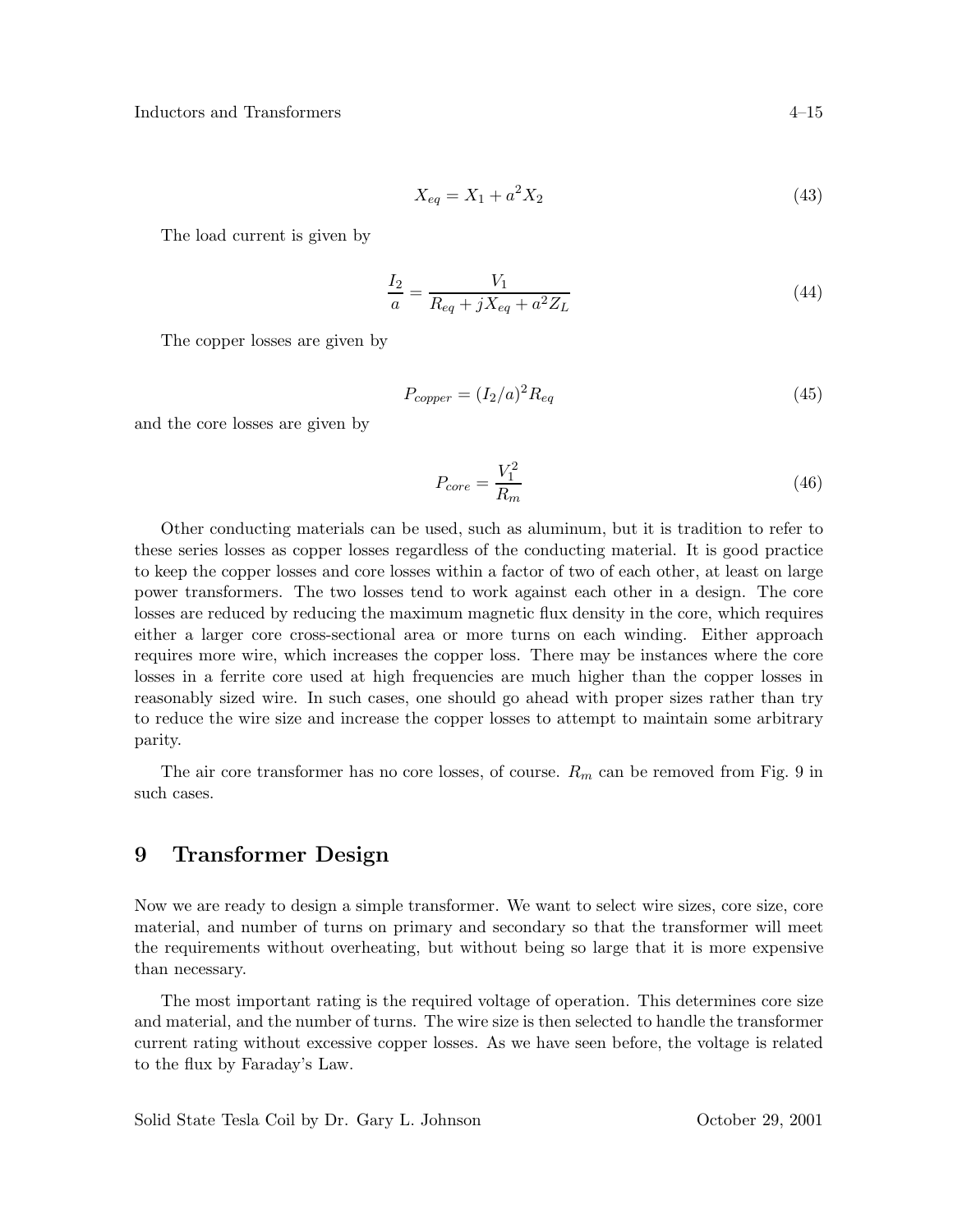$$
v_2 = N_2 \frac{d\phi}{dt} \tag{47}
$$

To a good approximation, the input and output voltages are sinusoidal. That is,

$$
v_2 = \sqrt{2}V_2 \cos \omega t \tag{48}
$$

where  $V_2$  is the rms output voltage.

The flux is then found by integration.

$$
\phi = \frac{1}{N_2} \int v_2 dt = \frac{\sqrt{2}V_2}{\omega N_2} \sin \omega t \tag{49}
$$

The flux density B is given by  $B = \phi/A$ , where A is the cross-sectional area of the core. The maximum flux density,  $B_{max}$ , is found when  $\sin \omega t = 1$ .

$$
B_{max} = \frac{\sqrt{2}V_2}{\omega N_2 A} \tag{50}
$$

 $B_{max}$  is determined either by published data for a particular type of magnetic material, or by measurement. It is typically in the range of 1 T for low frequency laminated transformer steel, and in the range of 0.1 to 0.3 T for ferrite cores. The most efficient use of the magnetic material occurs when  $B_{max}$  is slightly above the knee of the magnetization curve. As the material saturates, the permeability  $\mu = B/H$  starts to decrease. The inductance is directly proportional to permeability, so the inductance starts to decrease also. But the inductance is defined as  $L = N\phi/i$ . The flux  $\phi$  is proportional to the sinusoidal voltage so it does not saturate. Therefore, as the permeability and the inductance decrease, the current i must increase. The peak of the magnetizing current increases rapidly above the knee of the magnetization curve, and can exceed the peak of the rated current if the transformer voltage is increased too far. The magnetizing current becomes very nonsinusoidal, with a high harmonic content, at higher voltages. As a rough guideline, the peak of the magnetizing current should not exceed perhaps 10 % of the peak of the rated current. That is, if the rated current were 5 A rms, with a peak of  $\sqrt{2(5)} = 7.07$  A, then the peak of the magnetizing current should not exceed about 0.7 A.

Once we know  $B_{max}$ , the minimum number of turns can be determined from the above equation.

$$
N_{2,min} = \frac{\sqrt{2}V_2}{\omega B_{max}A}
$$
\n(51)

*Example*.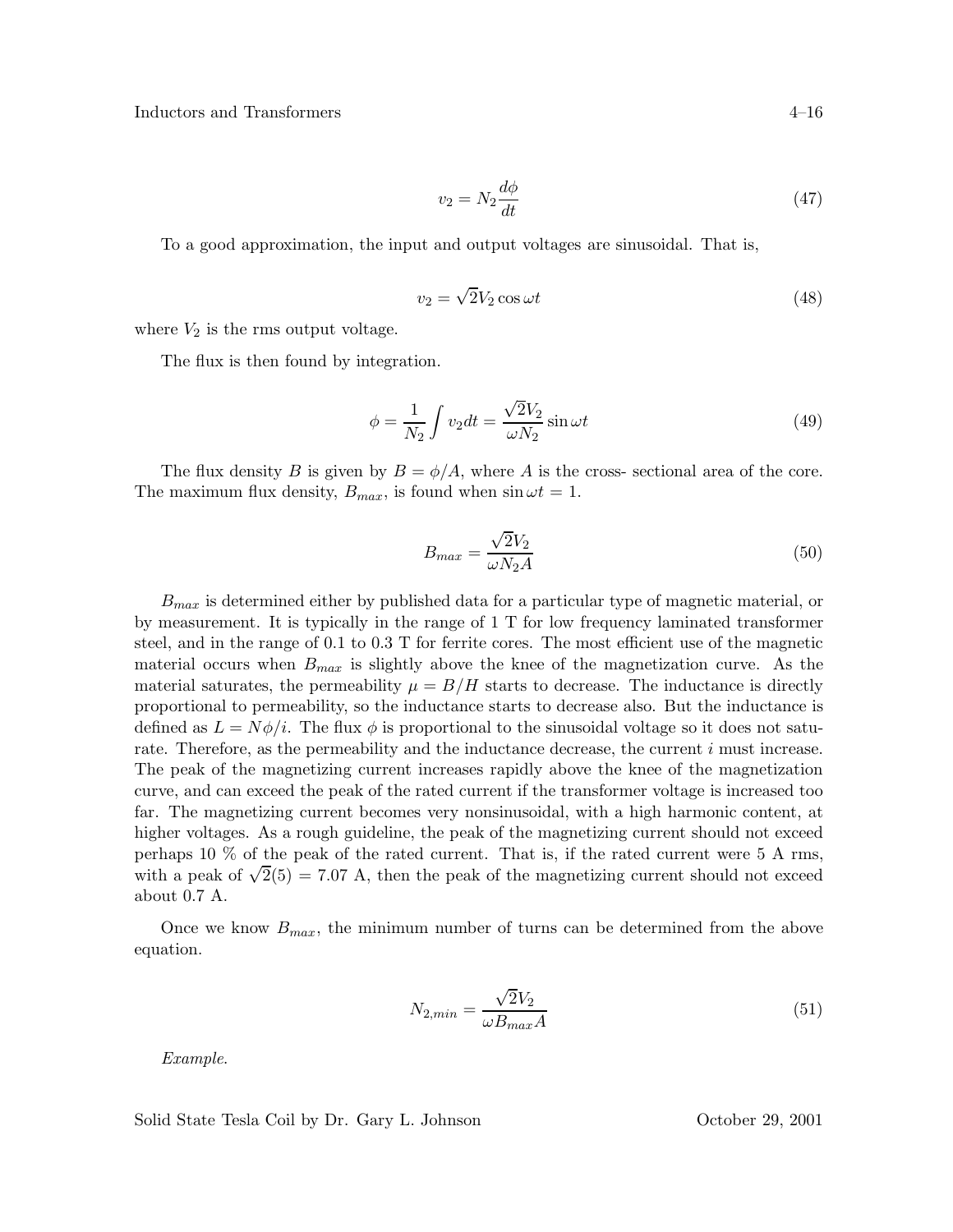A Ferroxcube 204XT250-3F3 ferrite core is to be used for a transformer at 50 kHz. The rms input and output voltages are to be 10 V. Determine the proper number of turns on each winding.

We first examine a published hysteresis curve for this material, which indicates that saturation is acceptable up to about 0.3 T, at least for low frequency operation. We then check a chart of core loss versus flux density which shows a recommended operating range of 100 to 300 mW/cm<sup>2</sup> for this material. If the frequency is above about 25 kHz, then B*max* must be reduced to maintain the total heating in this range. At 50 kHz,  $B_{max} = 0.2$  T causes a heating of slightly under 200 mW/cm<sup>2</sup>, which is deemed acceptable. From the published mechanical data, the area A is  $0.148 \text{ cm}^2$ . The minimum number of turns is then

$$
N_{2,min} = \frac{\sqrt{2}(10)}{2\pi (50 \times 10^3)(0.2)(0.148 \times 10^{-4})} = 15.2 \text{ turns}
$$

We would normally round up to the next higher integer, 16 turns.

Suppose we were interested in using the same ferrite core for the same 10 V transformer at 60 Hz. Assuming  $B_{max} = 0.3$  T, the minimum number of turns is

$$
N_{2,min} = \frac{\sqrt{2}(10)}{2\pi (60)(0.3)(0.148 \times 10^{-4})} = 8450 \text{ turns}
$$

Any attempt to wind this many turns through a toroid opening of only 0.312 inches inside diameter would be frustrating at best. This points out the fact that low frequency transformers must be relatively large.

The power rating of a transformer can be determined from Ampere's circuital law and Faraday's law, which state, for the sinusoidal case,

$$
H\ell = Ni \tag{52}
$$

$$
v = N \frac{d\phi}{dt} = N \phi_{max} \omega \cos \omega t \tag{53}
$$

Converting these equations to rms values yields the apparent power

$$
S = VI = \omega NBA(\frac{H\ell}{N}) = \omega BHA\ell = \omega BH(Vol)
$$
\n(54)

where  $B$  and  $H$  are rms values and  $Vol$  is the volume of the magnetic material. We see that the apparent power is directly proportional to the frequency and to the volume of the transformer. This helps explain why aircraft use 400 Hz rather than 60 Hz. The transformer volume and mass are reduced by the same ratio, thus increasing the aircraft payload.

#### *Example*.

The Ferroxcube core of the previous example has a volume of  $0.462 \text{ cm}^3$  and a relative permeability of 1800. What is the power rating at 50 kHz and a  $B_{max} = 0.2$  T?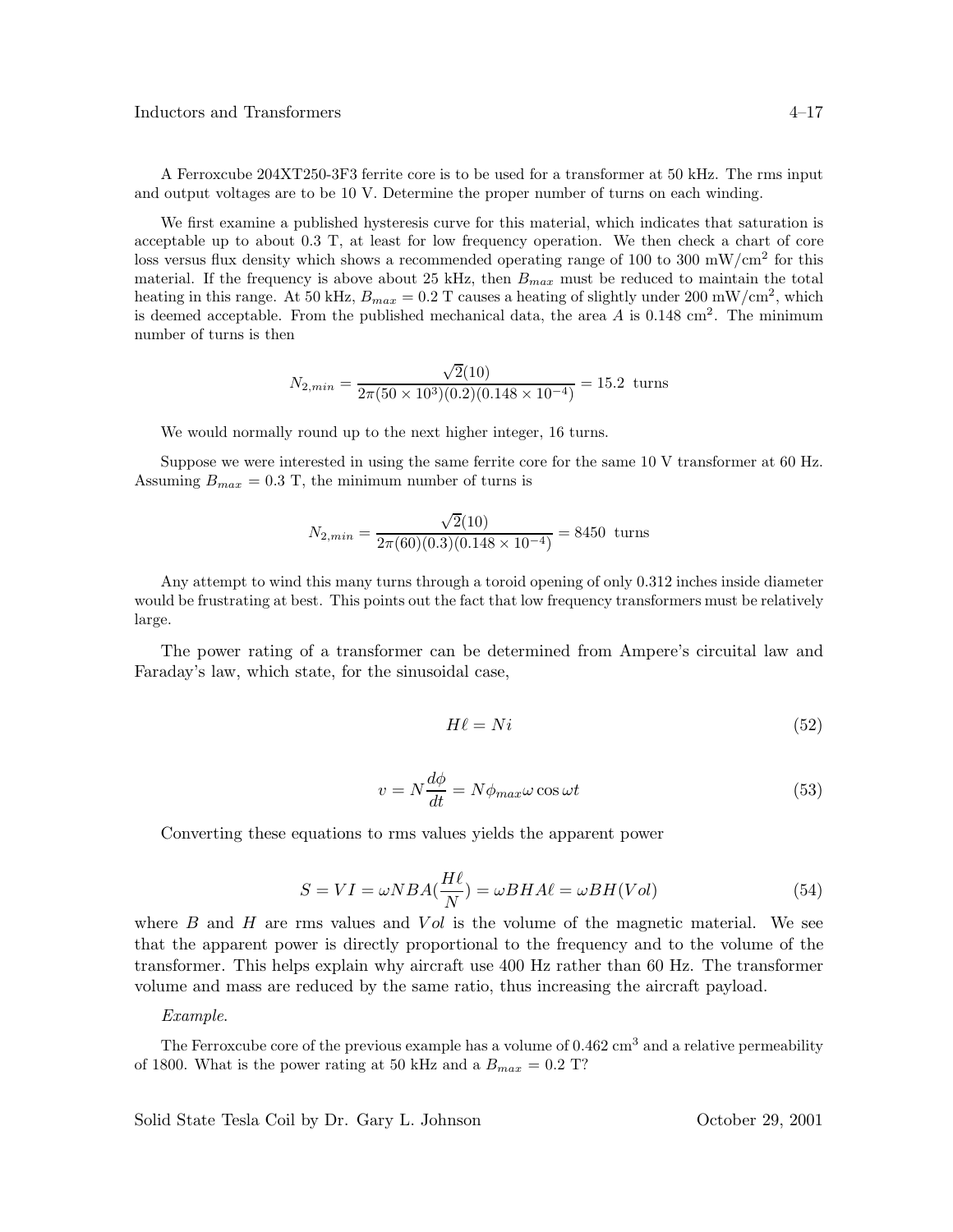$$
VI = \omega \frac{B_{max}}{\sqrt{2}} \left( \frac{B_{max}}{\sqrt{2}\mu_r \mu_o} \right) (Vol) = \frac{2\pi (50,000)(0.2)^2 (0.462 \times 10^{-6})}{(2)(1800)(4\pi \times 10^{-7})} = 1.283 \text{ W}
$$

### **References**

- [1] Dexter Magnetic Materials Division Catalog, printed about 1992. 6730 Jones Mill Court, Norcross, GA 30092, (404) 448-4998. Includes catalogs from Fair-Rite, Ferronics, Magnetics, and Siemans.
- [2] Fair-Rite Soft Ferrites Catalog, 12th Edition, January, 1993, P.O. Box J, One Commercial Row, Wallkill, NY, 12589, (914) 895-2055.
- [3] Fawzi, Tharwat H. and P. E. Burke, *The Accurate Computation of Self and Mutual Inductances of Circular Coils*, IEEE Transactions on Power Apparatus and Systems, Vol. PAS-97, No. 2, March/April 1978, pp. 464-468.
- [4] Herrmann, F. and G. Bruno Schmid, "The Poynting Vector Field and the Energy Flow Within a Transformer", *American Journal of Physics*, Vol. 54, No. 6, June, 1986, pp. 528–531.
- [5] Hoffmann, C. R. J., "A Tesla Transformer High-Voltage Generator", *The Review of Scientific Instruments*, Vol. 46, No. 1, January 1975, pp. 1-4.
- [6] Lorrain, Paul, "The Poynting Vector in a Transformer", *American Journal of Physics*, Vol 52, No. 11, November, 1984, pp. 987–988.
- [7] Magnetics Catalog of Ferrite Cores for Power and Filter Applications, printed about 1989. 900 E. Butler Road, P.O. Box 391, Butler, PA 16003, (412) 282-8282.
- [8] Magnetics Catalog of Powder Cores—MPP and High Flux Cores for Filter and Inductor Applications, printed about 1995. Same address and phone as above.
- [9] Morton, N., "The Poynting Vector Distribution in a Simple Transformer", *American Journal of Physics*, Vol. 55, No. 5, May, 1987, pp. 472–474.
- [10] Newcomb, William A., "Where is the Poynting Vector in an Ideal Transformer?", *American Journal of Physics*, Vol. 52, No. 8, August, 1984, pp. 723–724.
- [11] Pauly, Donald E., "Power Supply Magnetics—Part I: Selecting Transformer/Inductor Core Material", *PCIM*, January, 1996, pp. 23, 24, 26, 28, 30, 32, 34, 38.
- [12] Pauly, Donald E., "Power Supply Magnetics—Part II: Selecting Core Material", *PCIM*, February, 1996, pp. 36, 38, 40, 42-49.